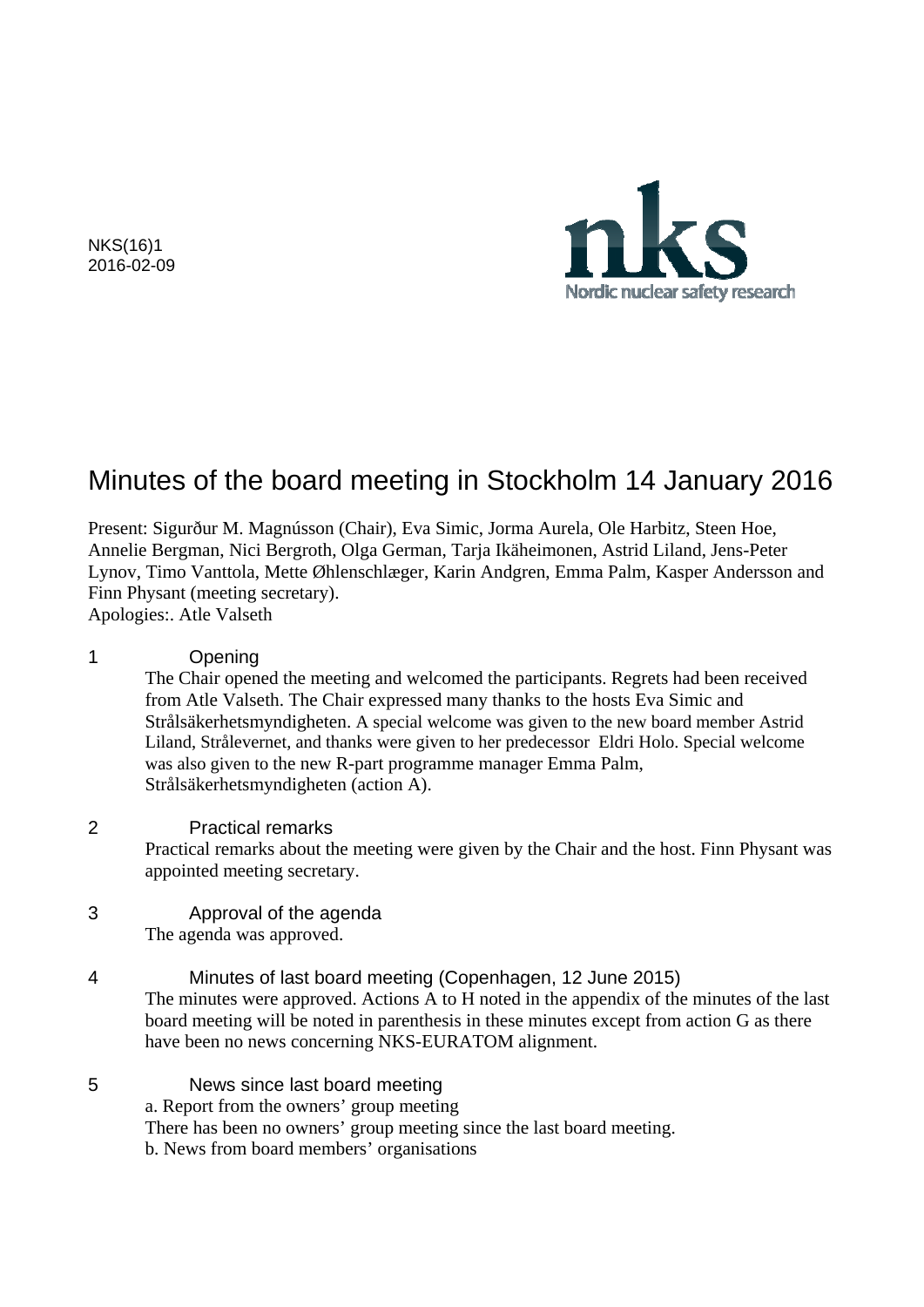The members informed each other about relevant news.

c. Administrative news

Finn Physant informed the board that the policy document "This is NKS" had been updated by exchanging "2014" with "2015" concerning the size of the annual contributions to NKS. A new folder will be published in 2016. Proposals for revision of the "Handbook for NKS applicants and activity leaders" will be presented by Karin Andgren under meeting item 13 (action B). The revision concerns the Young Scientists' Travel Support and the definition of evaluation criteria for young scientists (action H). Finn Physant noted that the "NKS Administrative Handbook" is still valid and updated. The handbook will be updated if needed.

#### 6 Financial status

Finn Physant presented the distributed material: Financial status report and financial programme specification, both dated 14 December 2015. At this date the reserve was estimated to approximately 1,1 MDKK, which is according to the recommendation given by the auditor. – The board took note of the financial situation.

#### 7 Agreements

The following four agreements were prepared for the board's decision:

-R-part programme manager 2016 with Strålsäkerhetsmyndigheten

-B-part programme manager 2016 with DTU Nutech

-secretariat until 30 June 2017 with FRIT and

-auditing for the accounts of 2015 with Dansk Revision.

All these agreements were approved.

In connection with the start-up of the new PC-R it was concluded that it is the board's intention that the duration of programme manager periods should be at least 3 years for the individual manager.

#### 8 R-part: status and new activities

Karin Andgren presented the status of the ongoing activities. The work under NKS-R is progressing according to plan. Since the last status report 9 final reports have been published on the website. There are none delayed activities from before 2014. From the activities commencing in 2014 all final reports have been completed. Concerning activities commencing in 2015: all contracts have been signed and work is developing on schedule. Seminars from CfP 2015: workshop 1 and 2 under ADdGROUND and PLANS have been carried out in 2015 including a joint PLANS and MODIG seminar. The final seminar of L3PSA will be carried out in January 2016. The LESUN dissemination seminar with stakeholders may be postponed depending on schedule for the staff at the NPPs. Young scientist travel assistance has been granted to 4 scientists.

Annelie Bergman expressed concerns regarding the schedule of the activity reporting compared to what is stated in the contracts, the feedback in due time from the activities in connection with possible continuation of activities and the possibility of keeping track of the status of the activities. It was agreed that Annelie Bergman and Emma Palm will look into this for the next coordination meeting and a proposal for change be presented for the next board meeting if needed.

Emma Palm presented the evaluation results and funding recommendation for CfP 2016 -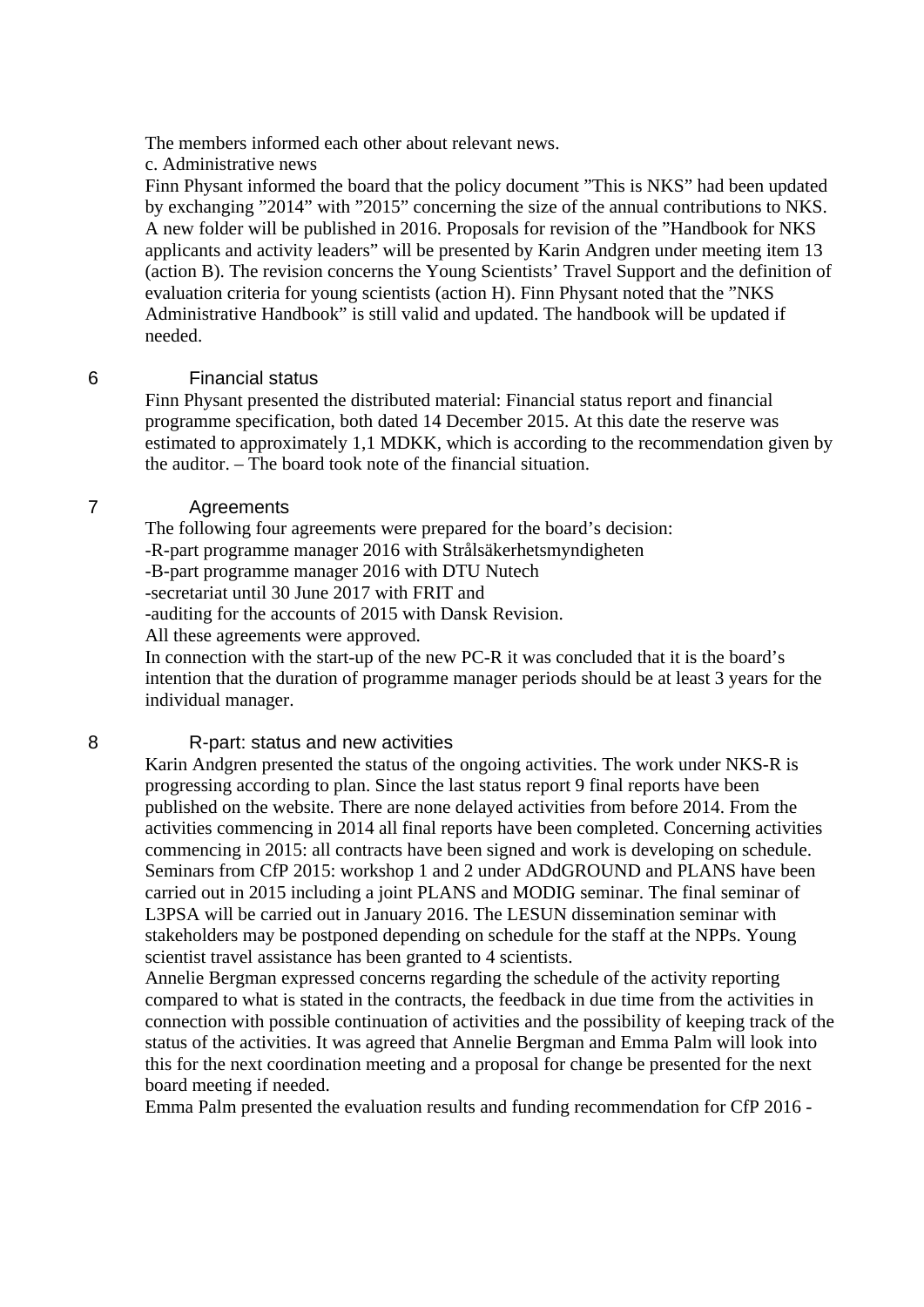a total of 20 proposals (7 continued and 13 new) were received. The proposals were in total asking for approximately 8500 kDKK in funding. After some discussion, the board agreed to fund the following activities in 2016 (all amounts in kDKK):

| <b>BREDA RPV</b> | 400 |
|------------------|-----|
| <b>COPSAR</b>    | 500 |
| <b>SPARC</b>     | 600 |
| SC AIM           | 410 |
| <b>ADdGROUND</b> | 500 |
| <b>HYBRID</b>    | 500 |
| <b>FIREBAN</b>   | 450 |
| L3PSA            | 140 |
|                  |     |

The total budget for these 8 activities is 3500 kDKK.

#### 9 B-part: status and new activities

Kasper Andersson presented a status report for ongoing activities. In an overall view the activities are progressing well. There are no delayed activities started before 2014. The activities from 2015 are being carried out on schedule. Young scientist travel assistance has been granted to 3 scientists. All 4 NKS-B seminars planned in 2015 have been carried out: IDEA, FAUNA (workshop), NUFORNOR and NORDCOP-COAST.

Kasper Andersson presented the evaluation results and funding recommendation for CfP 2016 – a total of 19 (of them only 1 is continued) proposals were received. After some discussion the board agreed to fund the following activities in 2016 (all amounts in kDKK):

| <b>MOMORC</b>    | 525 |
|------------------|-----|
| <b>NISI</b>      | 225 |
| <b>GAMMASPEC</b> | 395 |
| MESO             | 375 |
| NORCO            | 435 |
| NORDIC ICP       | 420 |
| EFMARE           | 395 |
| <b>COASTEX</b>   | 330 |
| <b>NORDUM</b>    | 400 |

The total budget for these 9 activities is 3500 kDKK.

#### 10 Budget for 2016

Finn Physant presented the distributed budget proposal of 4 January 2016. Only two revisions had been made. The contribution from Fennovoima had been raised to 9,000 EUR according to the confirmation from Nici Bergroth and the contribution from IFE had been raised to 12,360 EUR according to the confirmation from Atle Valseth (action D). - The budget approved by the board is attached to these minutes in appendix A.

11 NKS seminar on current trends in nuclear and radiological safety 2016 The seminar carried out 12-13 January (action C) was commented by the Chair, who found it successful. The Chair thanked Vattenfall represented by Olga German and Karin Andgren for providing great facilities for the seminar. Both organizers Karin Andgren and Kasper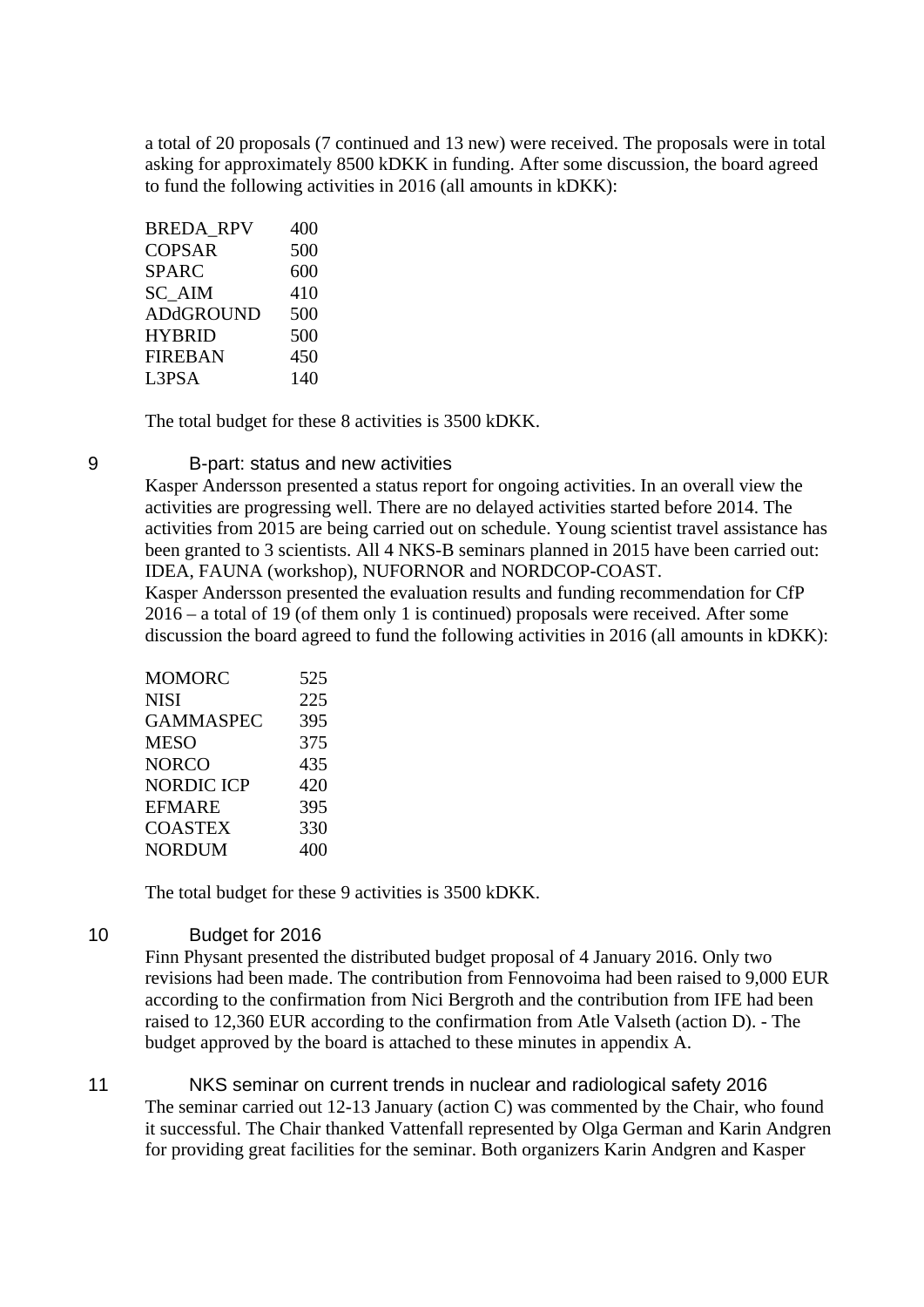Andersson were happy with the result. The seminar was commented and discussed by the board. The Chair noted that a seminar survey addressing all participants will be carried out by the PC's quite soon. As a first conclusion the Chair stated that maybe a new seminar should be organized and carried out in 3 years time.

#### 12 Information activities

Finn Physant informed the board about the status of the website, NewsLetters etc. User statistics of the present generation of website software have now been obtained for more than 3 years and were presented. There is a clear occurence, that for instance electronic news in September and October 2015 about specific events like the CfP 2016 and the upcoming January seminar attracted more website users. 7 NewsFlashes and one NewsLetter have been distributed since the last board meeting including news on the last board meeting, CfP 2016, the upcoming January seminar, other seminars, reports etc. Extra seminar news were also distributed. There is now a list of more than 500 e-mail adresses, to which the electronic letters are sent. A new and updated version of the pamphlet "Nordic Nuclear Safety Research" will be published in 2016. Furthermore a recent article in "Radiation Regulator" and 3 presentations from the NSFS conference have been uploaded to the website. All products of the coordination group.

#### 13 Other issues

a. Waste activity based on request from the Nordic Council of Ministers (NCM) Kasper Andersson informed the board that the activity had been successfully carried out and reported in the report "An overview of current non-nuclear radioactive waste management in the Nordic countries and considerations on possible needs for enhanced inter-Nordic cooperation", NKS-351 (action E). NCM will decide on funding a possible new NKS activity later in January 2016. Kasper Andersson has handed in a proposal from the CfP 2016 that NKS can not fund and he will report back to the board on the outcome. The board supported the contacts taken to NCM regarding a possible funding for a new NKS activity in 2016.

#### b. NSFS Conference 2015

Finn Physant made a short resumé of the NKS participation in the NSFS Conference 2015. It started excellently by Mette Øhlenschlæger, as the President of NSFS, awarding Sigurður Magnússon the Bo Lindell Award. Kasper Andersson made the exhibitor talk. Oral presentations were given by Karin Andgren, Kasper Andersson and 4 activity leaders. These were supported by 2 poster presentations (action F). NKS sponsered the conference participants' bags and name tags with a very visible NKS logo. Mette Øhlenschlæger commented that the conference had been a fine experience to NSFS and had made NKS quite visible.

The board took note of the NKS participation in the NSFS Conference 2015.

### c. Young Scientists' Travel Support

Karin Andgren presented a proposal for new requirements (action H): Young scientist travel assistance. The board approved the proposal, which will be uploaded to the website both to the R- and the B-part.

d. Definition of evaluation criteria for young scientists

Karin Andgren presented a proposal for new evaluation criteria (action H): "Participation of young scientists" as a change in the "Handbook for NKS applicants and activity leaders"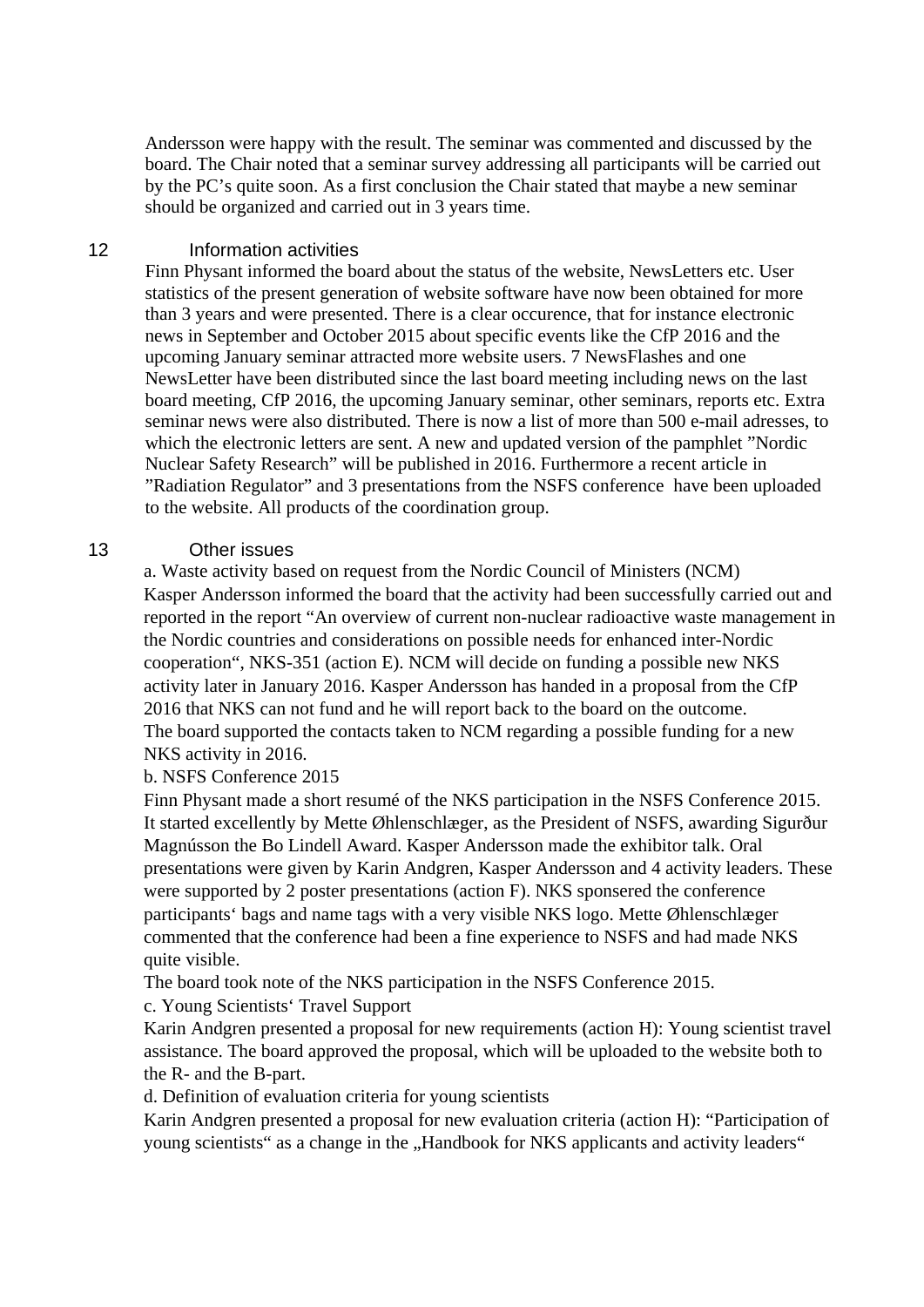section 1.5 and in the proposal form. The board approved the proposal with one adjustment: "4" instead of "2" years in the following text:

#### *Participation of young scientists*

Will the proposed activity involve young scientists in the proposed work programme and if so, how? In this context, those studying towards a masters degree or a PhD and those in their first 4 years of their professional career after obtaining an academic degree would be considered as 'young scientists'

The handbook and the proposal form will be revised accordingly.

e. Any other business None.

### 14 Next meeting

Next meeting will be in Copenhagen 22 June 2016.

### 15 End of meeting

Many thanks for a good meeting were expressed by the chairman – especially to the organizers at Strålsäkerhetsmyndigheten. Many thanks were given to Karin Andgren for her valuable contributions to NKS as R-part programme manager.

Sigurður M. Magnússon Chairman

> Finn Physant Meeting secretary

Appendices: A: Budget decision for 2016 B: Actions from the board meeting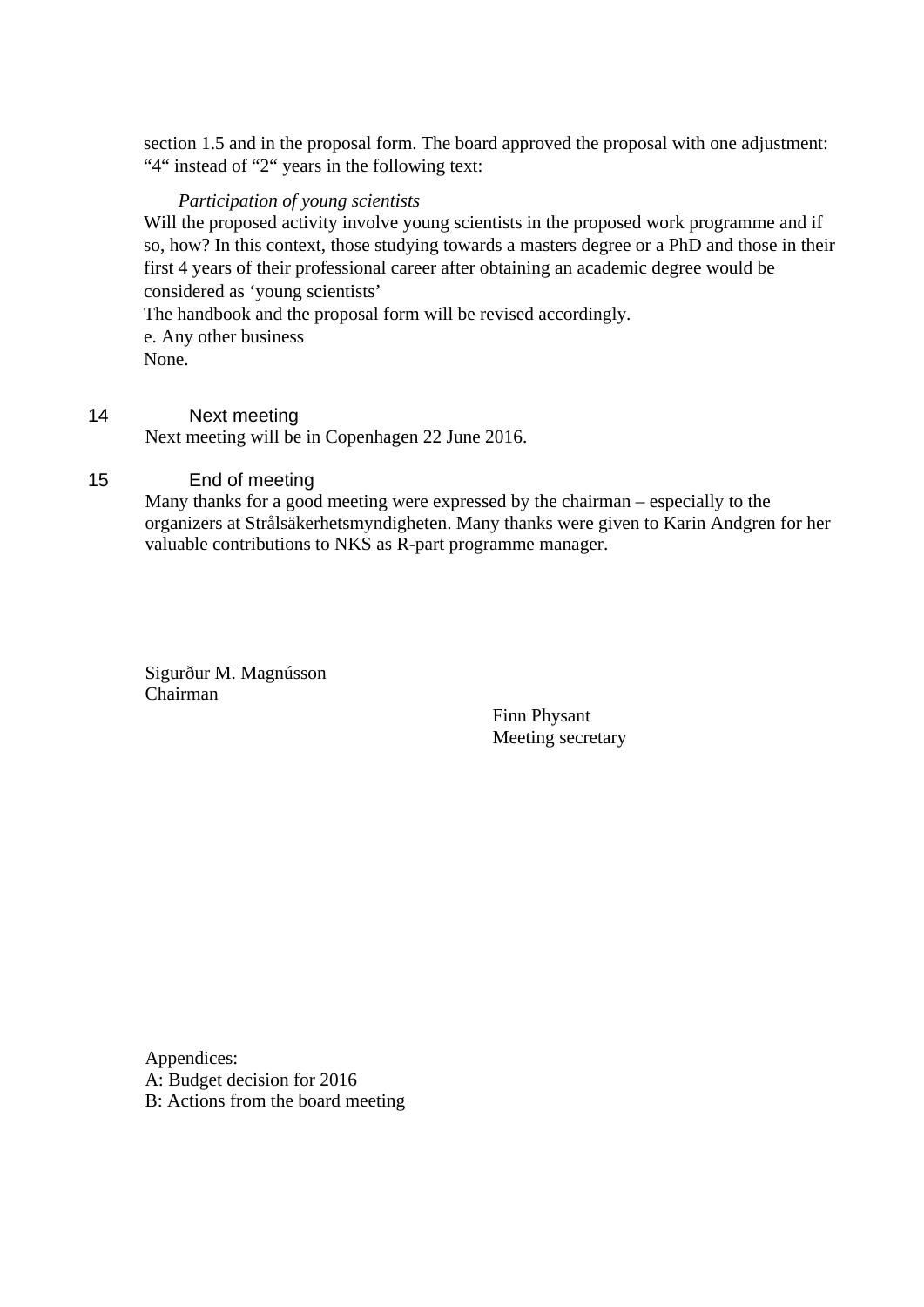## *Appendix A - NKS budget decision for 2016 - 14 January 2016*

| <b>Budgets</b>                            | Budget for 2016 | <b>Budget for</b><br>2016 | <b>Budget for</b><br>2015 |
|-------------------------------------------|-----------------|---------------------------|---------------------------|
|                                           | <b>EUR</b>      | <b>DKK</b>                | <b>DKK</b>                |
| R-part                                    |                 |                           |                           |
| Activities                                | 469.012         | 3.500.000                 | 3.400.000                 |
| Fee PC                                    | 72.585          | 541.667                   | 490.000                   |
| <b>Travels PC</b>                         | 6.700           | 50.000                    | 50.000                    |
| Coordination                              | 6.700           | 50.000                    | 50.000                    |
| Young scientists' travel                  | 6.700           | 50,000                    | 50.000                    |
| R total                                   | 561.697         | 4.191.667                 | 4.040.000                 |
| <b>B-part</b>                             |                 |                           |                           |
| Activities                                | 469.012         | 3.500.000                 | 3.500.000                 |
| Fee PC                                    | 67.002          | 500.000                   | 490.000                   |
| <b>Travels PC</b>                         | 6.700           | 50.000                    | 50.000                    |
| Coordination                              | 6.700           | 50.000                    | 50.000                    |
| Young scientists' travel                  | 6.700           | 50.000                    | 50,000                    |
| <b>B</b> total                            | 556.114         | 4.150.000                 | 4.140.000                 |
| Seminar 2016                              |                 |                           |                           |
| Seminar 2016                              | 13.400          | 100.000                   | 100.000                   |
| Seminar 2016 total                        | 13.400          | 100.000                   | 100.000                   |
| Common                                    |                 |                           |                           |
| Common various according to specification | 33.501          | 250,000                   | 250,000                   |
| <b>Common total</b>                       | 33.501          | 250,000                   | 250,000                   |
| <b>Others</b>                             |                 |                           |                           |
| <b>Fee Secretariat</b>                    | 88.442          | 660,000                   | 645.000                   |
| Fee Chairman incl. travels                | 62.982          | 470.000                   | 460.000                   |
| <b>Travels Secretariat</b>                | 1.340           | 10.000                    | 10.000                    |
| <b>Others total</b>                       | 152.764         | 1.140.000                 | 1.115.000                 |
| <b>TOTAL</b>                              | 1.317.476       | 9.831.667                 | 9.645.000                 |
| Expected incomes according to app. 1      | 1.161.291       | 8.666.132                 | 8.663.585                 |
| <b>Surplus</b>                            | -156.186        | $-1.165.535$              | $-981.415$                |

| Total reserve end of January 2016: ca. EUR:                                                                                                         | 130.563.75      |
|-----------------------------------------------------------------------------------------------------------------------------------------------------|-----------------|
| Total reserve end of January 2016: ca. DKK:                                                                                                         | 974.332,00      |
| Old reservations from before 2013, not used, amount<br>to:                                                                                          | 658.608,00      |
| Gain/Loss due to the development in exchange rates<br>2015-2016 ca.:                                                                                | 80.000,00       |
| Funding reserved for use in 2015, but not used, will<br>amount to ca.:                                                                              | 300.000,00      |
| Present reserve and surplus                                                                                                                         | $-64.276,00$    |
| Proposed budget for 2016                                                                                                                            | $-1.165.535.00$ |
| Any deficits to be covered by the reserve available<br>for the board, which according to the financial status<br>report of 14 December 2015 is ca.: | 1.101.259,00    |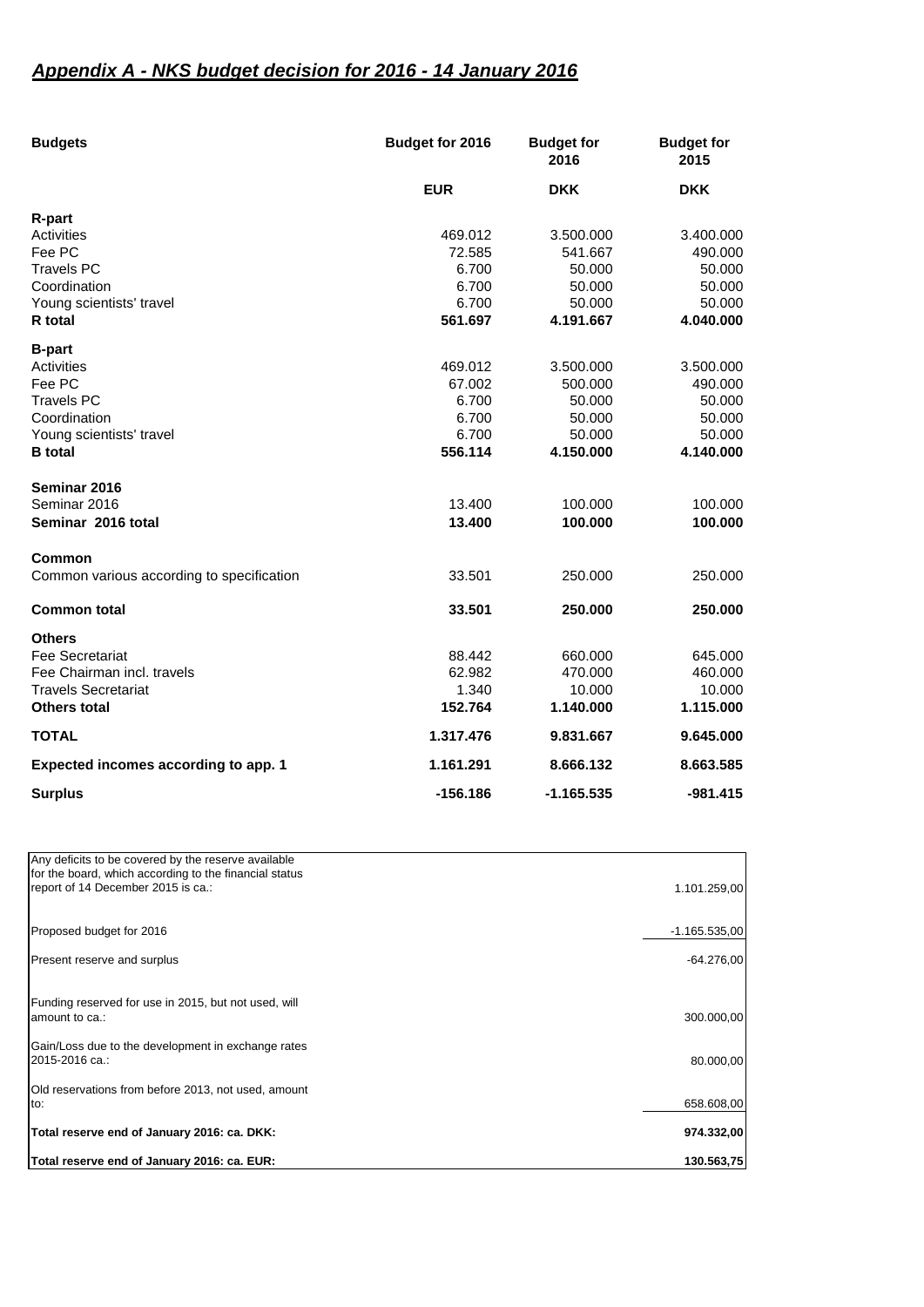#### **Specification of "Common" for 2016**

|                         | 2016       | 2016<br><b>DKK</b> | 2015<br><b>DKK</b> |
|-------------------------|------------|--------------------|--------------------|
|                         | <b>EUR</b> |                    |                    |
| <b>Common</b>           |            |                    |                    |
| Reports, materials etc. | 3.518      | 26.250             | 27.500             |
| Postage, fees           | 1.005      | 7.500              | 7.500              |
| Equipment               | 2.010      | 15.000             | 15.000             |
| Internet                | 12.060     | 90,000             | 90.000             |
| Auditing, consulting    | 8.208      | 61.250             | 60.000             |
| Information material    | 4.020      | 30,000             | 30,000             |
| Various expenses        | 2.680      | 20,000             | 20,000             |
| <b>Common total</b>     | 33.501     | 250.000            | 250,000            |

#### *Appendix 1 for budget proposal for 2016*

#### **Pledge for funding in 2016 - Incomes**

| $1.1899$ $1.01.1011$ $1.011$ $1.0011$ $1.0011$ $1.0001$ | <b>Proposal for</b><br>2016 | <b>Proposal for</b><br>2016 | <b>Actual for</b><br>2015 |
|---------------------------------------------------------|-----------------------------|-----------------------------|---------------------------|
|                                                         | <b>EUR</b>                  | <b>DKK</b>                  | <b>DKK</b>                |
| <b>SSM</b>                                              | 495.211                     | 3.695.510                   | 3.574.480                 |
| <b>TEM</b>                                              | 340.000                     | 2.537.250                   | 2.530.824                 |
| <b>BRS</b>                                              | 57.400                      | 428.348                     | 427.263                   |
| <b>GR</b>                                               | 24.000                      | 179.100                     | 178.646                   |
| <b>NRPA</b>                                             | 132,600                     | 989.528                     | 1.049.580                 |
| <b>Total EUR / DKK</b>                                  | 1.049.211                   | 7.829.735                   | 7.760.793                 |

| <b>SSM contribution SEK</b> | 4.550.000 |
|-----------------------------|-----------|
| NRPA contribution NOK       | 1.275.000 |

|                           | <b>EUR</b> | <b>DKK</b> | <b>DKK</b> |
|---------------------------|------------|------------|------------|
| Fortum                    | 26.250     | 195.891    | 187.951    |
| <b>TVO</b>                | 26.250     | 195.891    | 187.951    |
| Fennovoima                | 9.000      | 67.163     | 57.688     |
| IFE.                      | 12.360     | 92.237     | 89.323     |
| Forsmark                  | 13.150     | 98.132     | 97.883     |
| Ringhals                  | 12.000     | 89.550     | 89.323     |
| <b>OKG</b>                | 13.070     | 97.535     | 92.673     |
| <b>NCM</b>                | 0          | 0          | 100.000    |
| <b>Total EUR / DKK</b>    | 112.080    | 836.397    | 902.792    |
| <b>Complete EUR / DKK</b> | 1.161.291  | 8.666.132  | 8.663.585  |

| 100,0000 |
|----------|
| 7,4625   |
| 0,7761   |
| 0.8122   |
|          |
| 0.7856   |
| 7,4436   |
| 0.8232   |
|          |